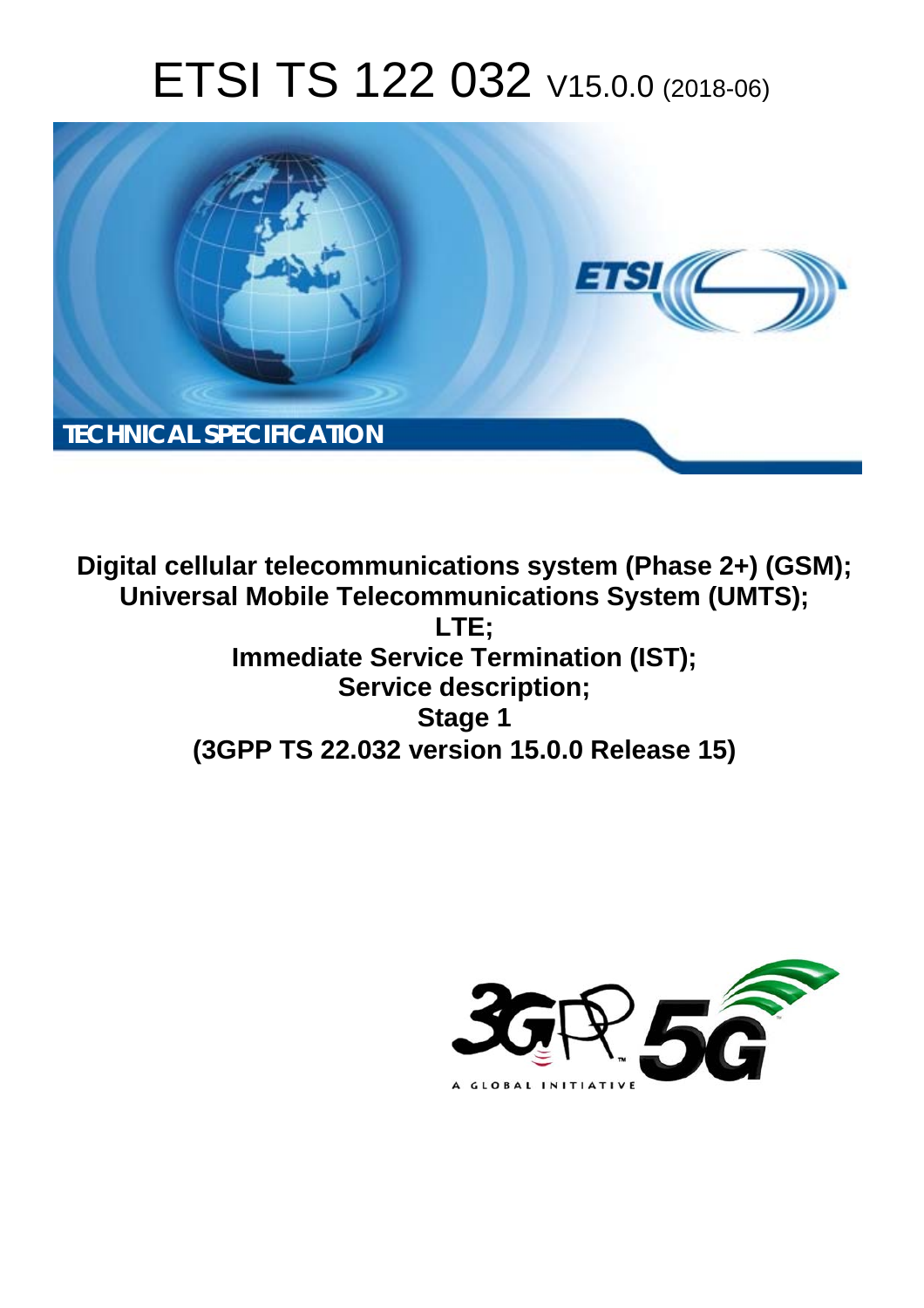Reference

RTS/TSGS-0322032vf00

Keywords GSM,LTE,SECURITY,UMTS

#### *ETSI*

#### 650 Route des Lucioles F-06921 Sophia Antipolis Cedex - FRANCE

Tel.: +33 4 92 94 42 00 Fax: +33 4 93 65 47 16

Siret N° 348 623 562 00017 - NAF 742 C Association à but non lucratif enregistrée à la Sous-Préfecture de Grasse (06) N° 7803/88

#### *Important notice*

The present document can be downloaded from: <http://www.etsi.org/standards-search>

The present document may be made available in electronic versions and/or in print. The content of any electronic and/or print versions of the present document shall not be modified without the prior written authorization of ETSI. In case of any existing or perceived difference in contents between such versions and/or in print, the only prevailing document is the print of the Portable Document Format (PDF) version kept on a specific network drive within ETSI Secretariat.

Users of the present document should be aware that the document may be subject to revision or change of status. Information on the current status of this and other ETSI documents is available at <https://portal.etsi.org/TB/ETSIDeliverableStatus.aspx>

If you find errors in the present document, please send your comment to one of the following services: <https://portal.etsi.org/People/CommiteeSupportStaff.aspx>

#### *Copyright Notification*

No part may be reproduced or utilized in any form or by any means, electronic or mechanical, including photocopying and microfilm except as authorized by written permission of ETSI. The content of the PDF version shall not be modified without the written authorization of ETSI. The copyright and the foregoing restriction extend to reproduction in all media.

> © ETSI 2018. All rights reserved.

**DECT**TM, **PLUGTESTS**TM, **UMTS**TM and the ETSI logo are trademarks of ETSI registered for the benefit of its Members. **3GPP**TM and **LTE**TM are trademarks of ETSI registered for the benefit of its Members and of the 3GPP Organizational Partners. **oneM2M** logo is protected for the benefit of its Members.

**GSM**® and the GSM logo are trademarks registered and owned by the GSM Association.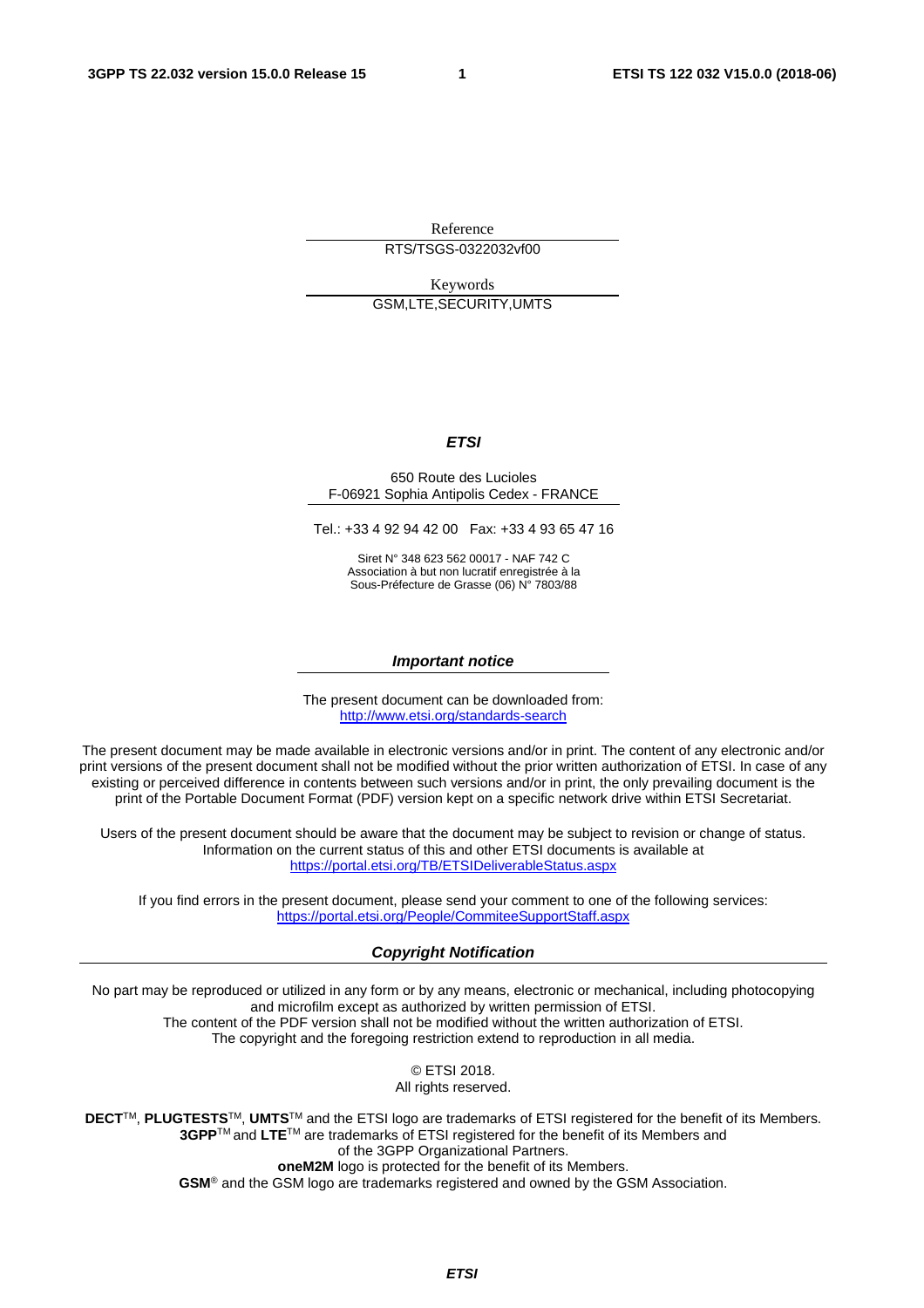### Intellectual Property Rights

#### Essential patents

IPRs essential or potentially essential to normative deliverables may have been declared to ETSI. The information pertaining to these essential IPRs, if any, is publicly available for **ETSI members and non-members**, and can be found in ETSI SR 000 314: *"Intellectual Property Rights (IPRs); Essential, or potentially Essential, IPRs notified to ETSI in respect of ETSI standards"*, which is available from the ETSI Secretariat. Latest updates are available on the ETSI Web server ([https://ipr.etsi.org/\)](https://ipr.etsi.org/).

Pursuant to the ETSI IPR Policy, no investigation, including IPR searches, has been carried out by ETSI. No guarantee can be given as to the existence of other IPRs not referenced in ETSI SR 000 314 (or the updates on the ETSI Web server) which are, or may be, or may become, essential to the present document.

#### **Trademarks**

The present document may include trademarks and/or tradenames which are asserted and/or registered by their owners. ETSI claims no ownership of these except for any which are indicated as being the property of ETSI, and conveys no right to use or reproduce any trademark and/or tradename. Mention of those trademarks in the present document does not constitute an endorsement by ETSI of products, services or organizations associated with those trademarks.

### Foreword

This Technical Specification (TS) has been produced by ETSI 3rd Generation Partnership Project (3GPP).

The present document may refer to technical specifications or reports using their 3GPP identities, UMTS identities or GSM identities. These should be interpreted as being references to the corresponding ETSI deliverables.

The cross reference between GSM, UMTS, 3GPP and ETSI identities can be found under [http://webapp.etsi.org/key/queryform.asp.](http://webapp.etsi.org/key/queryform.asp)

### Modal verbs terminology

In the present document "**shall**", "**shall not**", "**should**", "**should not**", "**may**", "**need not**", "**will**", "**will not**", "**can**" and "**cannot**" are to be interpreted as described in clause 3.2 of the [ETSI Drafting Rules](https://portal.etsi.org/Services/editHelp!/Howtostart/ETSIDraftingRules.aspx) (Verbal forms for the expression of provisions).

"**must**" and "**must not**" are **NOT** allowed in ETSI deliverables except when used in direct citation.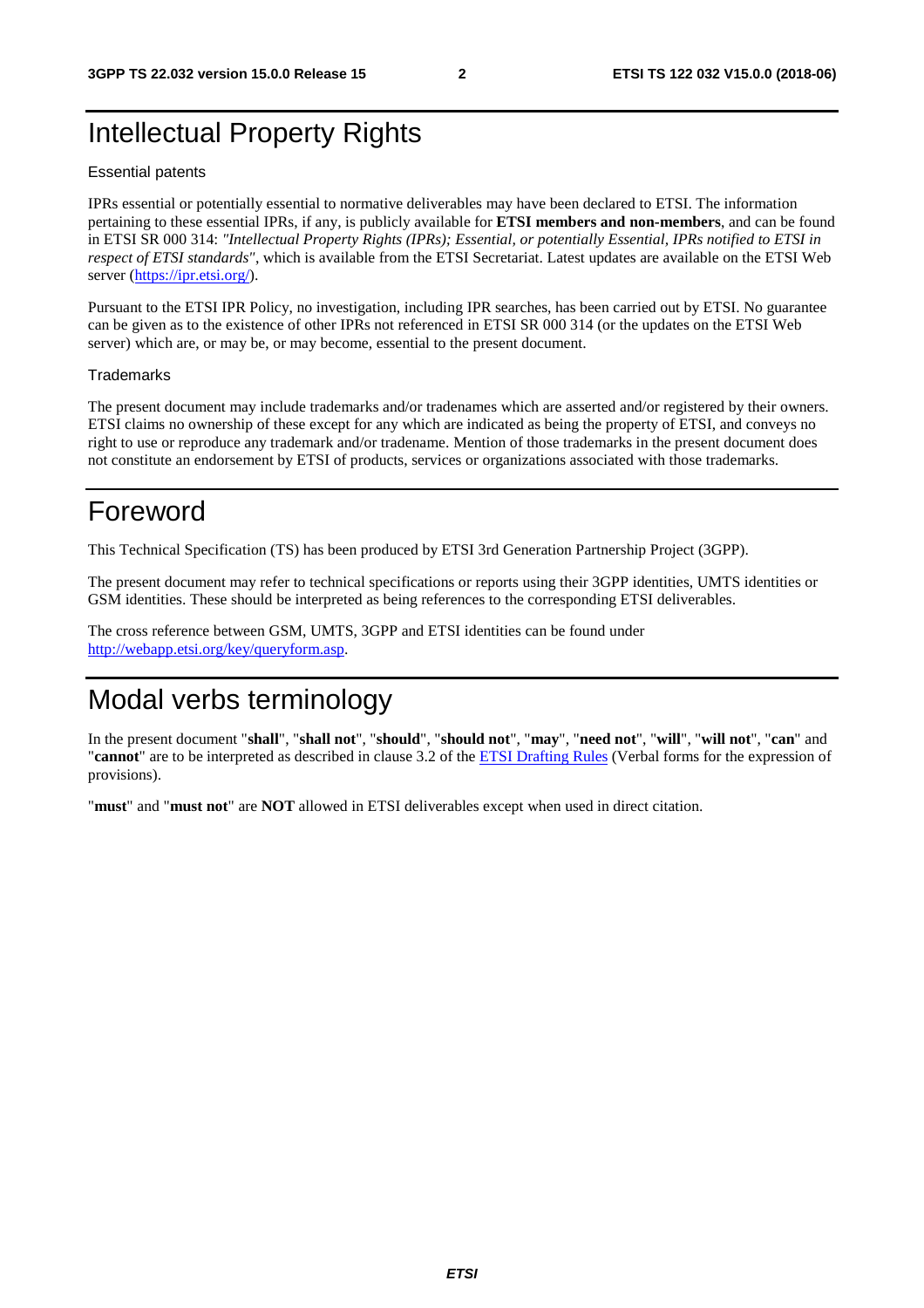# Contents

| 1                                          |                               |  |  |  |  |  |
|--------------------------------------------|-------------------------------|--|--|--|--|--|
| 2                                          |                               |  |  |  |  |  |
| $\overline{3}$<br>3.1<br>3.2               |                               |  |  |  |  |  |
| $\overline{4}$<br>4.1<br>4.2<br>4.3<br>4.4 |                               |  |  |  |  |  |
| 5                                          |                               |  |  |  |  |  |
|                                            | <b>Annex A (Informative):</b> |  |  |  |  |  |
| <b>Annex B (Informative):</b>              |                               |  |  |  |  |  |
|                                            |                               |  |  |  |  |  |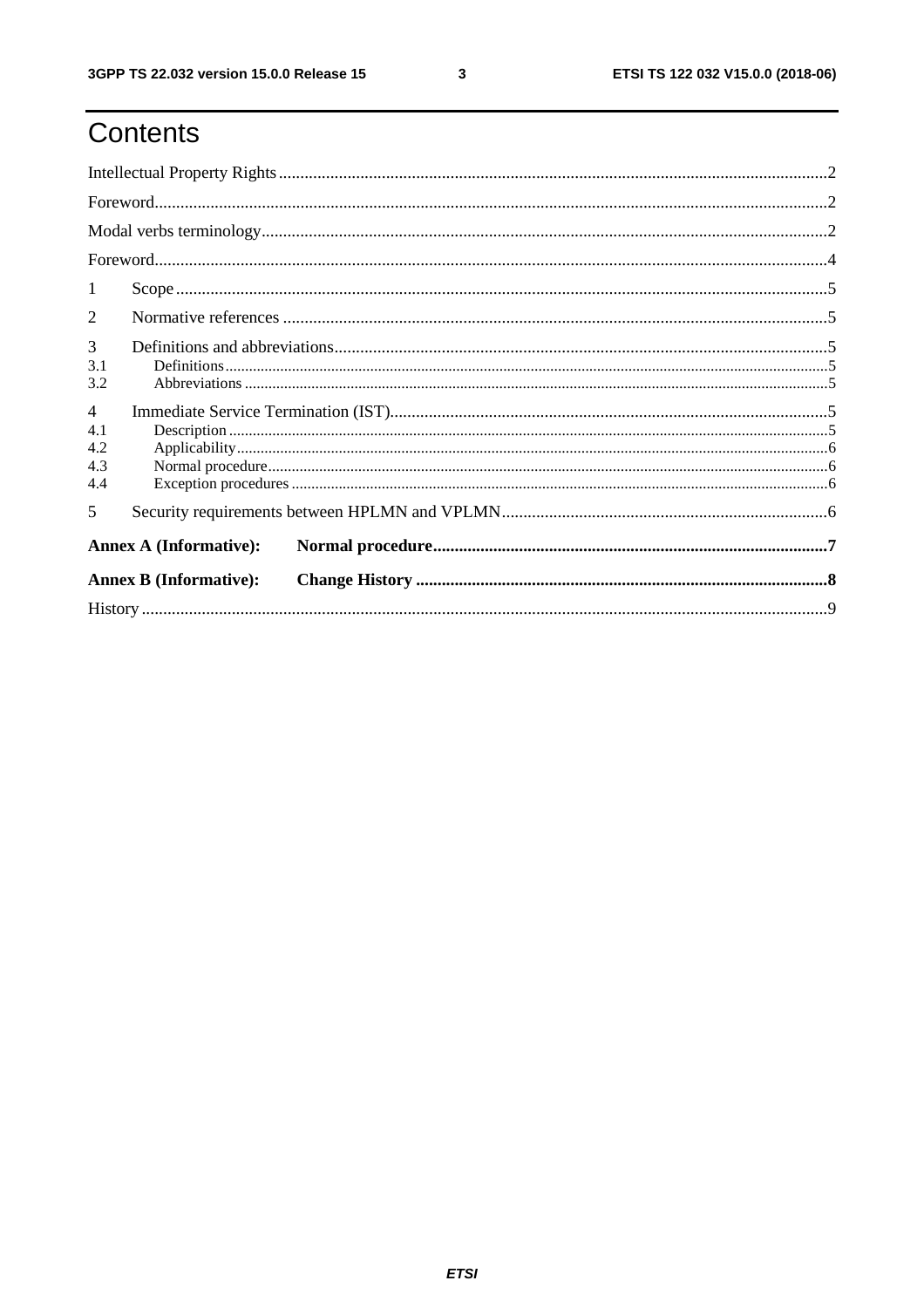# Foreword

This Technical Specification has been produced by the 3rd Generation Partnership Project (3GPP).

The contents of the present document are subject to continuing work within the TSG and may change following formal TSG approval. Should the TSG modify the contents of the present document, it will be re-released by the TSG with an identifying change of release date and an increase in version number as follows:

Version x.y.z

where:

- x the first digit:
	- 1 presented to TSG for information;
	- 2 presented to TSG for approval;
	- 3 or greater indicates TSG approved document under change control.
- y the second digit is incremented for all changes of substance, i.e. technical enhancements, corrections, updates, etc.
- z the third digit is incremented when editorial only changes have been incorporated in the document.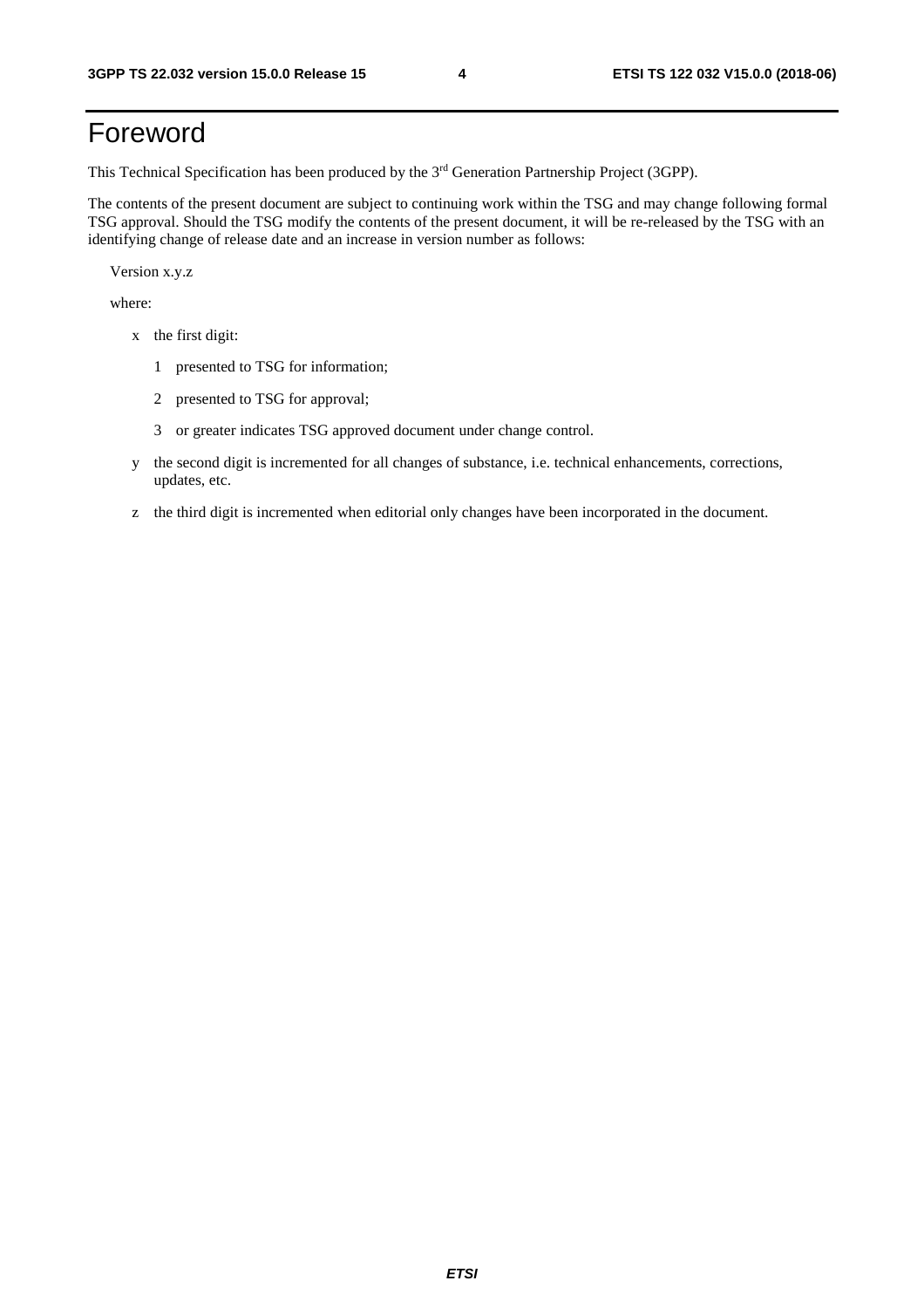### 1 Scope

This Technical Specification specifies the stage 1 description of the Immediate Service Termination (IST) service which provides the means for the HPLMN to terminate all the activities of an HPLMN subscriber in a VPLMN.

The purpose of this network feature is to enable the HPLMN to control the activities of its subscribers, particularly while they are roaming. If the HPLMN decides (based upon information received via Fraud Information Gathering System (FIGS) or other systems) that a roaming subscriber is behaving in a fraudulent or suspicious manner, the HPLMN can terminate all activities of the subscriber, including calls (including transferred and diverted calls) that are in progress.

This procedure can also be used to terminate all the activities of a subscriber when the subscription has ended.

The primary aim is to enable service providers/network operators to use IST to reduce the amount of money that they lose because of roaming fraud.

### 2 Normative references

The following documents contain provisions which, through reference in this text, constitute provisions of the present document.

- References are either specific (identified by date of publication, edition number, version number, etc.) or non-specific.
- For a specific reference, subsequent revisions do not apply.
- For a non-specific reference, the latest version applies. In the case of a reference to a 3GPP document (including a GSM document), a non-specific reference implicitly refers to the latest version of that document *in the same Release as the present document*.

### 3 Definitions and abbreviations

#### 3.1 Definitions

For the purposes of this specification the following definitions apply:

**subscriber activities:** subscriber activities that must be terminated. These can be call related events (e.g. call set-up, call termination) or the invocation of call related and call independent supplementary services (e.g. Call Hold, Call Waiting, Call Transfer, Call Forwarding, Unstructured Supplementary Service Data (USSD)).

#### 3.2 Abbreviations

For the purposes of the present document, the abbreviations given in TR 21.905 [1] and the following abbreviations apply:

| - IST       | <b>Immediate Service Termination</b> |
|-------------|--------------------------------------|
| <b>FIGS</b> | Fraud Information Gathering System   |

## 4 Immediate Service Termination (IST)

#### 4.1 Description

It shall be possible for the Home Public Land Mobile Network (HPLMN) to instruct any PLMN to terminate immediately all the activities of a specified HPLMN subscriber.

<sup>[1] 3</sup>GPP TR 21.905: "3rd Generation Partnership Project; Technical Specification Group Services and System Aspects; Vocabulary for 3GPP Specifications".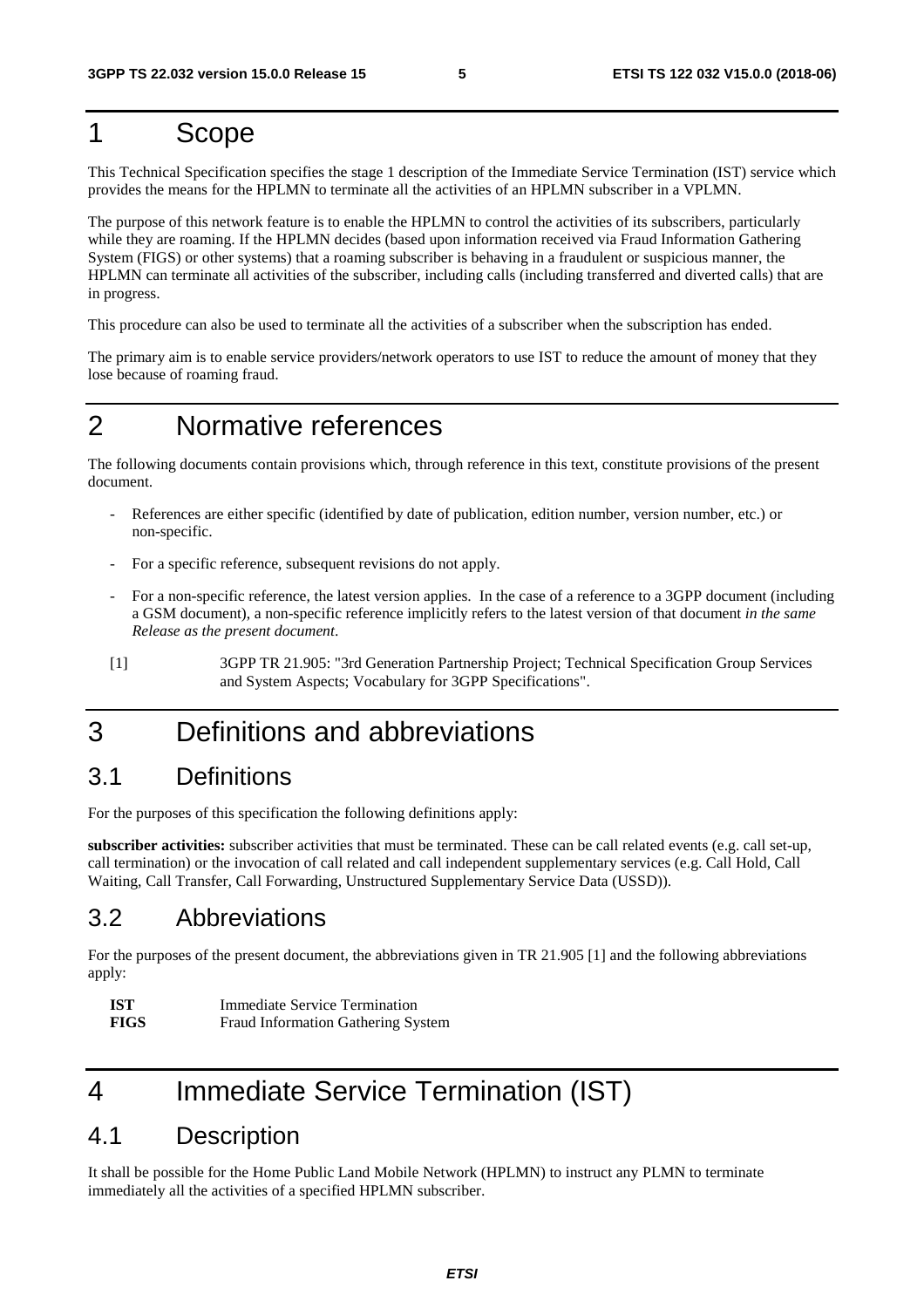Immediate Service Termination (IST) is controlled by the HPLMN and can be triggered by the HPLMN only.

A subscriber shall be specified by the International Mobile Subscriber Identity (IMSI).

For subscribers that are marked as subscribed to a CAMEL-based service, IST shall be possible using Customised Application for Mobile network Enhanced Logic (CAMEL).

IST shall also be possible for subscribers who are not marked as subscribed to any CAMEL-based service (see Annex A).

### 4.2 Applicability

This network feature applies to all subscribed Bearer Services and Teleservices of the subscriber, except for emergency calls.

### 4.3 Normal procedure

The HPLMN will normally direct a request for IST for a particular subscriber to the current Visited PLMN (VPLMN) of that subscriber and the PLMN visited by the subscriber immediately prior to visiting the current VPLMN

NOTE: In practice, the IST command will be sent to individual Mobile-services Switching Centres (MSCs), and not to "VPLMNs" as a whole (but such detail is for Stage 2 and not Stage 1). IST will therefore be sent to all MSCs in which the subscriber has (or may have) an active call, as logged by the HPLMN. These MSCs may be confined to the current VPLMN or may include MSC(s) in the PLMN visited by the subscriber immediately prior to visiting the current VPLMN (or PLMNs visited even earlier).

The VPLMN shall confirm receipt of the IST command.

The VPLMN shall then terminate all activities of that subscriber in the VPLMN including ongoing calls and forwarded, deflected and transferred calls. The call records of calls terminated by the operation of IST shall contain a field indicating that the call terminated because of the operation of IST.

The VPLMN shall then confirm to the HPLMN that all subscriber activities in that VPLMN have been terminated.

If the specified subscriber has no activities in the VPLMN then the VPLMN shall inform the HPLMN of this.

#### 4.4 Exception procedures

If after sending an IST command to a VPLMN, the HPLMN does not receive a positive acknowledgement from the VPLMN indicating receipt and comprehension of the IST command, the HPLMN should assume that the VPLMN does not support IST.

5 Security requirements between HPLMN and VPLMN

It is expected that there will be a need for authentication and confidentiality of the communication made between PLMNs.

These issues are for study under other work items within the SMG10 work programme.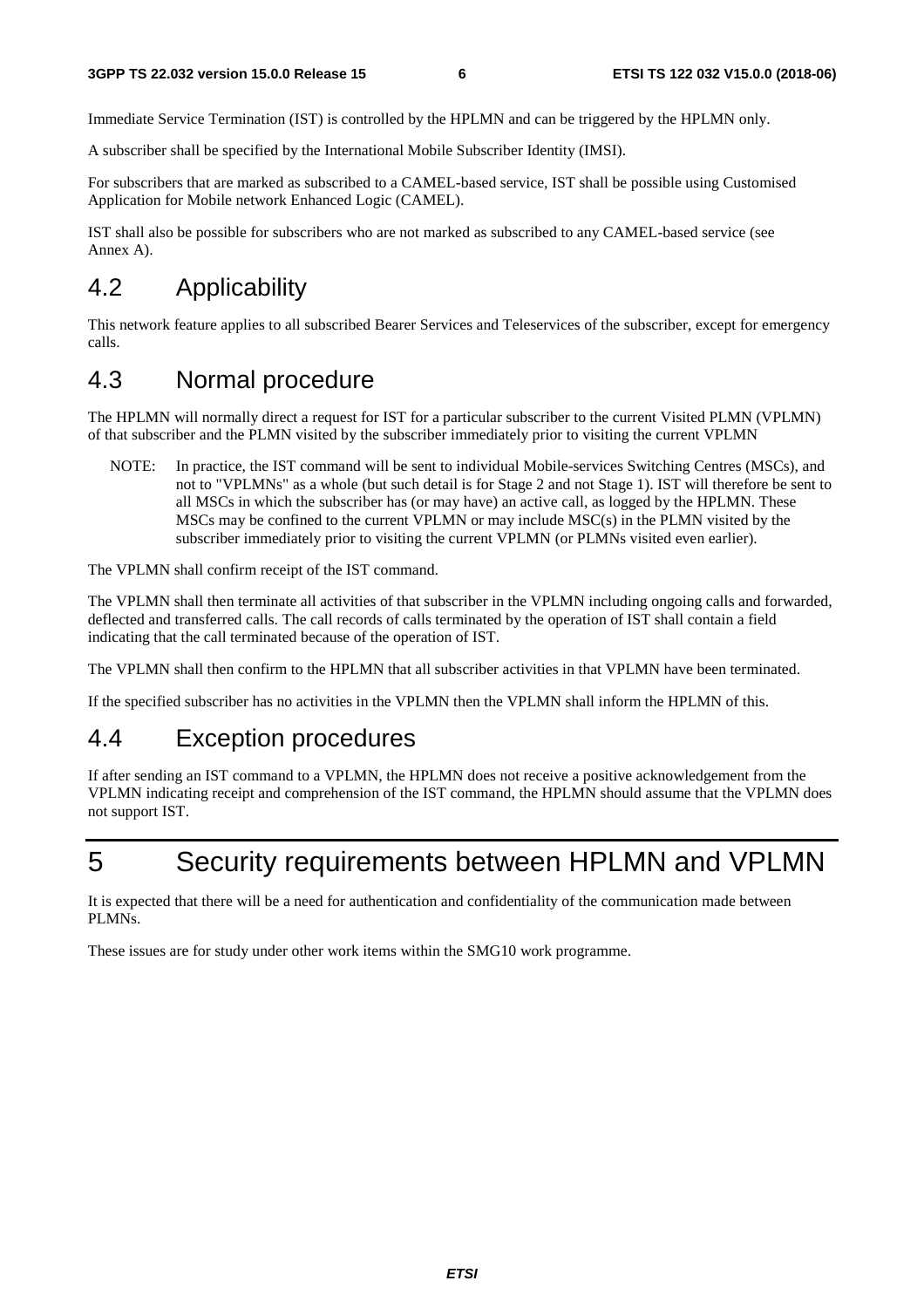# Annex A (Informative): Normal procedure

IST has been defined to work in co-ordination with existing GSM facilities.

- 1) The HPLMN changes the subscriber's entry in the HLR to prevent the resumption of activity in the HPLMN and VPLMN after IST has terminated all subscriber activity.
- 2) The HPLMN sends a MAP "Cancel Location" command to the VLR to prevent the resumption of activity by the subscriber within the VPLMN without reference to the HPLMN.
- 3) The HPLMN sends an IST command to the VPLMN, (possibly a specific MAP message).
- 4) The VPLMN confirms receipt and comprehension of the command.
- 5) The VPLMN terminates all activities of the subscriber indicated by the command.
- 6) The VPLMN confirms to the HPLMN that all subscriber activities have been terminated.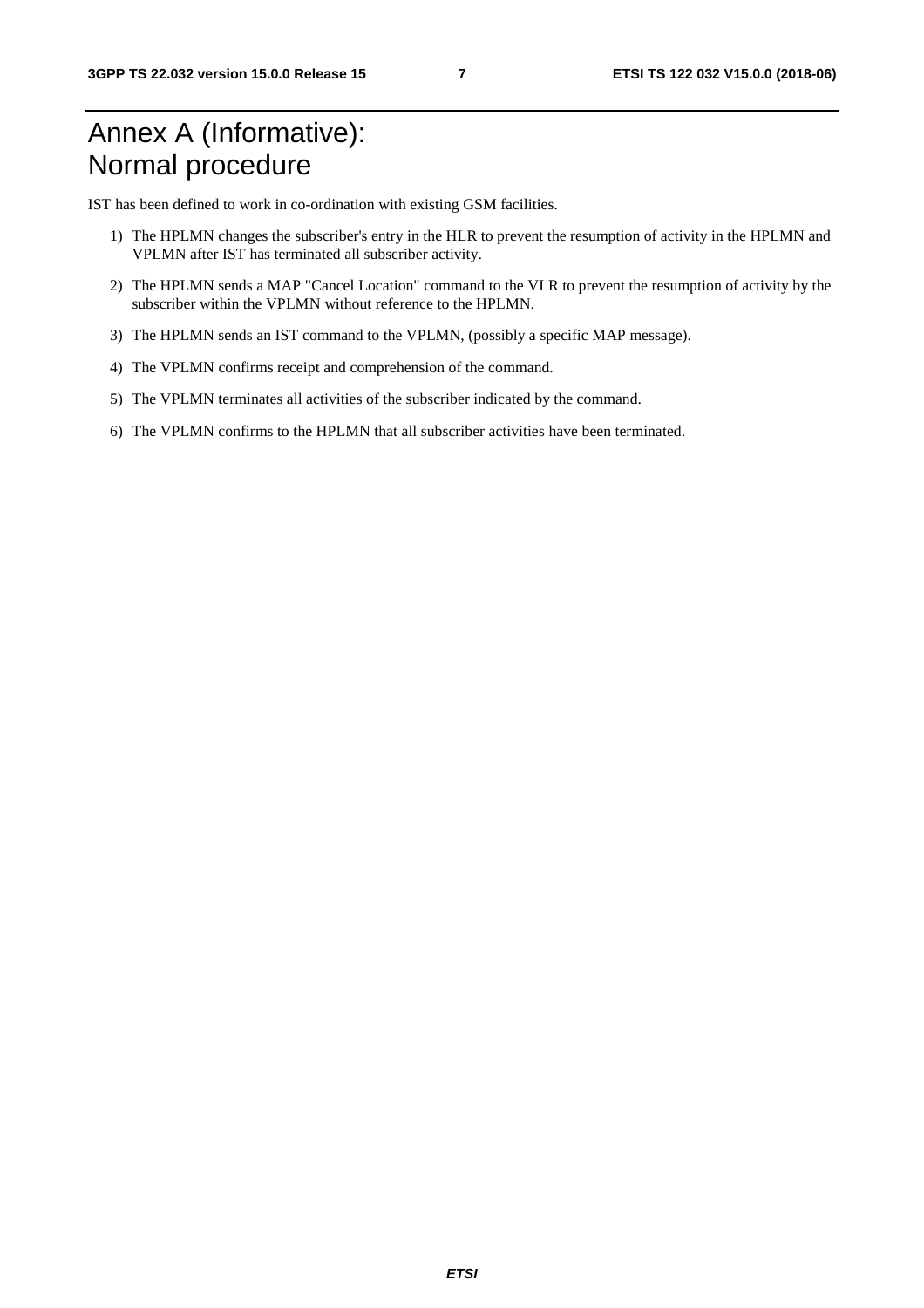# Annex B (Informative): Change History

| <b>Change history</b> |               |                    |      |  |    |                                                           |         |            |
|-----------------------|---------------|--------------------|------|--|----|-----------------------------------------------------------|---------|------------|
| Date                  | TSG#          | <b>TSG Doc. CR</b> |      |  |    | <b>Rev Cat Subject/Comment</b>                            | Old     | <b>New</b> |
| Status of GSM 02.32   |               |                    |      |  |    |                                                           |         |            |
|                       |               |                    |      |  |    | No Phase 1 version                                        |         |            |
| 06-1997               | <b>SMG#22</b> |                    |      |  |    | to SMG#22 for information                                 |         | 1.0.0      |
| 03-1998               | <b>SMG#25</b> |                    |      |  |    | to SMG#25 for approval                                    | 1.0.0   | 2.0.0      |
| 03-1998               | <b>SMG#25</b> |                    |      |  |    | TS approved by SMG#25. IST is part of Release 98          | 2.0.0   | 7.0.0      |
| 06-1998               | <b>SMG#26</b> |                    | A001 |  | C  | CR 02.32-A001 (cat C) approved by SMG#26                  | 7.0.0   | 7.1.0      |
| 08-1999               |               |                    |      |  |    | R98 publication version                                   | 7.1.0   | 7.1.1      |
| 04-2000               |               |                    |      |  |    | R99 publication version                                   | 7.1.1   | 8.0.0      |
|                       |               |                    |      |  |    | Status of TS 42.032 (Created from TS 02.32 Release 1999)  |         |            |
| SP-11                 | 02.32         |                    |      |  |    | Upgrade to 42.032 Release 4 (3GPP numbering)              | 02.32   | 42.032     |
|                       |               |                    |      |  |    |                                                           | 8.0.0   | 4.0.0      |
|                       |               |                    |      |  |    | Status of TS 22.032 (Created from TS 42.032 Release 4)    |         |            |
| 06-2002               | SP-16         |                    |      |  |    | Decision to transfer IST to 3GPP system specification set | 42.032  | 22.032     |
|                       |               |                    |      |  |    |                                                           | 4.0.0   | 4.0.0      |
| 06-2002               | SP-16         |                    |      |  |    | Upgrade to Rel-5                                          | 4.0.0   | 5.0.0      |
| 12-2004               | SP-26         |                    |      |  |    | Upgrade to Rel-6                                          | 5.0.0   | 6.0.0      |
| 06-2007               | SP-36         |                    |      |  |    | Upgrade to Rel-7                                          | 6.0.0   | 7.0.0      |
| 12-2008               | SP-42         |                    | --   |  | ц, | Upgrade to Rel-8                                          | 7.0.0   | 8.0.0      |
| 12-2009               | SP-46         |                    |      |  |    | Upgrade to Rel-9                                          | 8.0.0   | 9.0.0      |
| 2011-03               |               |                    |      |  |    | Update to Rel-10 version (MCC)                            | 9.0.0   | 10.0.0     |
| 2012-09               |               |                    |      |  |    | Update to Rel-11 version (MCC)                            | 10.0.0  | 11.0.0     |
| 2014-09               |               |                    |      |  |    | Update to Rel-12 version (MCC)                            | 11.0.0  | 12.0.0     |
| 2015-12               |               |                    |      |  |    | Update to Rel-13 version (MCC)                            | 12.0.0  | 13.0.0     |
| 2017-03               |               |                    |      |  |    | Update to Rel-14 version (MCC)                            | 13.0.0  | 14.0.0     |
| 2018-06               |               |                    |      |  |    |                                                           | Update  | 15.0.0     |
|                       |               |                    |      |  |    |                                                           | to Rel- |            |
|                       |               |                    |      |  |    |                                                           | 15      |            |
|                       |               |                    |      |  |    |                                                           | version |            |
|                       |               |                    |      |  |    |                                                           | (MCC)   |            |